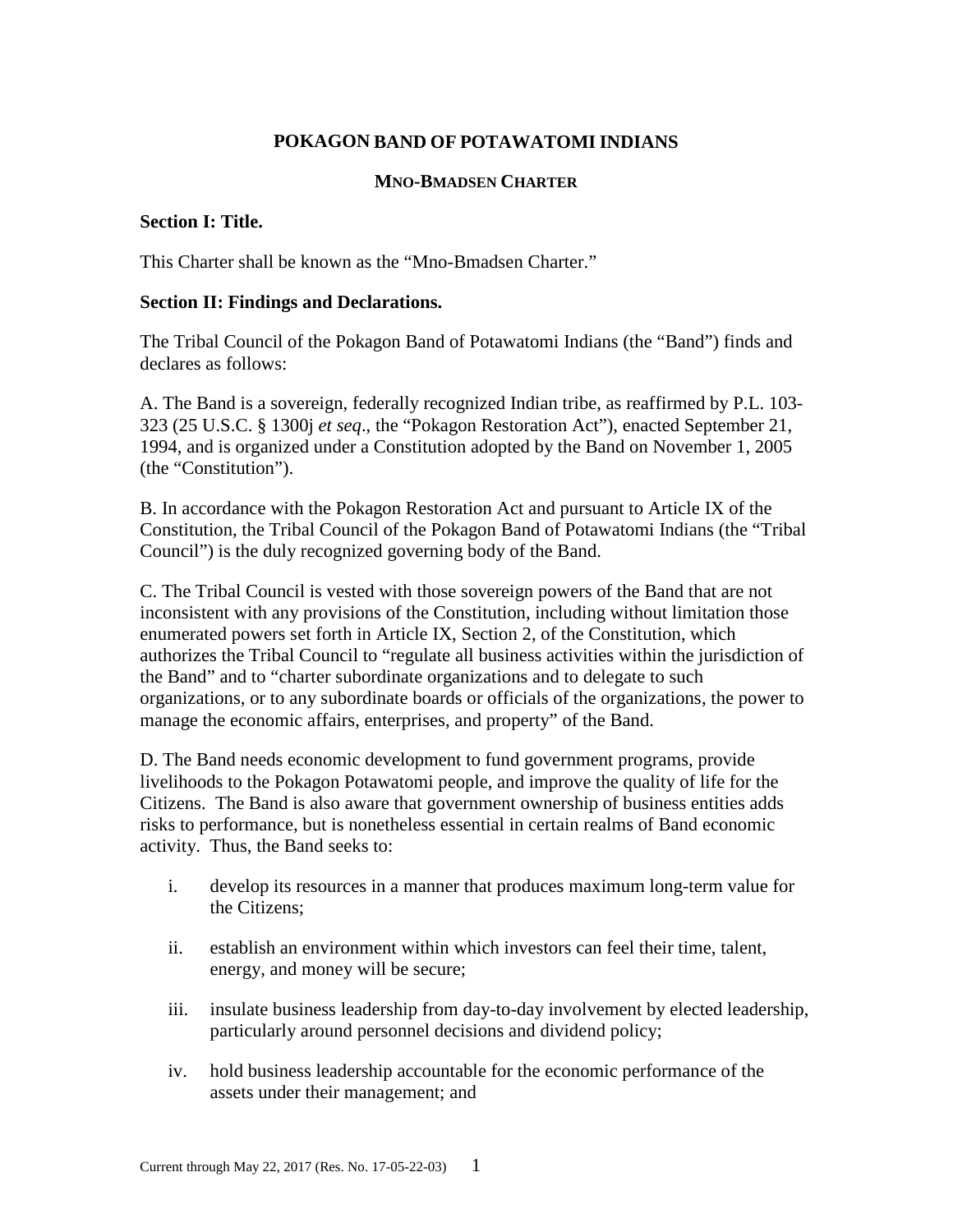v. create an environment within which managers and employees can grow in their capabilities without undue fear of political repercussions for risk-taking.

# **Section III: Purpose.**

Accordingly, the Band hereby Charters Mno-Bmadsen as an unincorporated instrumentality of the Band to:

- A. Invest and grow the Band's liquid assets as allocated by the Tribal Council;
- B. Hold and take advantage of all Tribal governmental privileges, immunities, and rights as provided expressly in this charter to the maximum extent allowed by law;
- C. Maximize returns on investments in such sectors as may be chosen by the Board of Directors;
- D. Reinvest and grow profits;
- E. Consistent with maximizing returns on the Enterprise's investments and sustainable business practices, offer employment opportunities to Citizens, through direct hiring, apprenticeships, internships, on-the-job training, and similar initiatives;
- F. Employ others in accord with the commercial realities of the markets in which the Enterprise competes;
- G. Own, manage and supervise those Band assets that have been transferred to the Enterprise pursuant to the specific authority delegated by the Tribal Council herein;
- H. Provide dividends to the Band in a prudent manner as assets and income of the Enterprise, its subsidiary companies and other investments permit, which shall be based on a sustainable percent of net assets and profits, as such is defined in an Enterprise dividend policy adopted by the Board; and
- I. Establish and vest a Board of Directors of the Enterprise with rights, powers and obligations to manage the Enterprise and to act independently of but ultimately accountable to the Tribal Council on behalf of the Citizens pursuant to the specific authority delegated herein.

### **Section IV: Definitions.**

Capitalized terms not otherwise defined in this Charter shall have the following definitions:

A. "Board of Directors" or "Board" shall mean the Board of Directors of the Enterprise as established in Section VIII.

B. "Citizen" shall mean a duly enrolled member of the Pokagon Band of Potawatomi.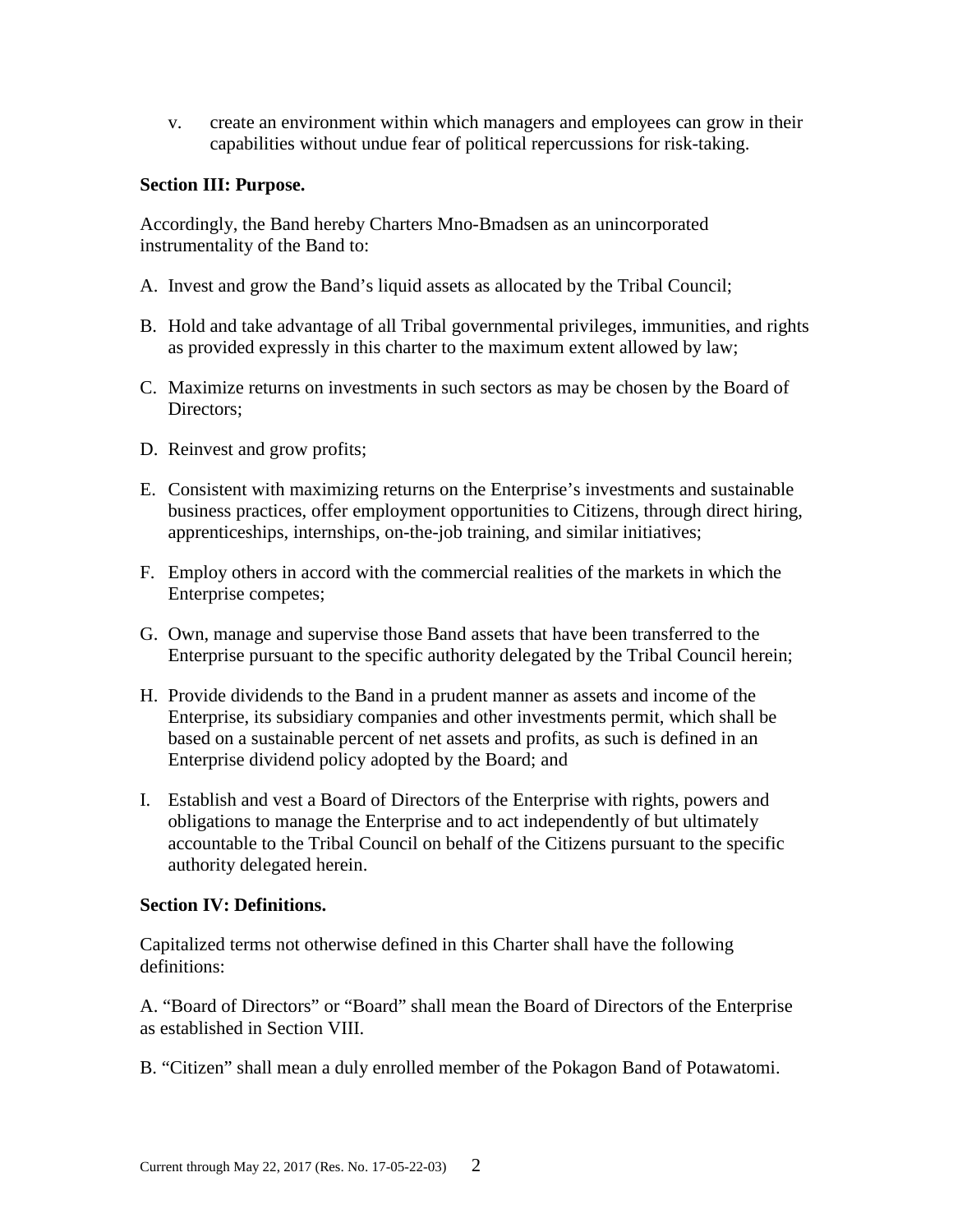C. "Enterprise" shall mean Mno-Bmadsen, the entity created by this Charter, which is vested with the specific powers delegated hereunder by the Tribal Council.

D. "Immediate Family Member" Until an ethics code is enacted into Pokagon Band law pursuant to Article XVII, subsection 3(e) of the Constitution, the term Immediate Family Member shall mean a person's spouse, partner, parent, child, sibling, step-child and foster child, grandparent, grandchild, step-grandchild, any person so related to the spouse of that person and any other person raised in that person's home or residing in that person's home.

E. "Personal Financial Interest" means an interest, distinct from that of other Citizens of the Band, held by a person, or by an Immediate Family Member of that person, that is (1) any ownership, income, investment, security or other beneficial interest in a business, or (2) any employment or prospective employment for which negotiations have already begun.

F. "Pokagon Band Official" shall mean all seats on the Pokagon Band Tribal Council and all judicial officers serving on the Pokagon Band Tribal Court or Court of Appeals.

G. "Reservation" shall mean, pursuant to 25 U.S.C. § 1300j-5 or other applicable federal law, (i) all lands, the title to which is held in trust by the United States for the benefit of the Pokagon Band of Potawatomi Indians; and (ii) all lands proclaimed by the Secretary of the Interior to be part of the Band's reservation. The term Reservation includes any rights-of-way running through the Reservation.

H. "Tribal Council" means the governing body of the Pokagon Band of Potawatomi Indians.

I. "Tribal Land" means all lands now held or hereafter acquired by or for the Band, or held in trust for the Band by the United States. For purposes of this definition, the term "Band" includes any wholly owned instrumentalities of the Band, including the Enterprise.

# **Section V: Establishment of the Enterprise.**

A. **Creation.** The Enterprise is hereby established under this Charter as a wholly owned unincorporated instrumentality of the Band, which shall be governed and managed by the Board of Directors, subject in all instances to the terms, provisions, and limitations set forth in this Charter.

B. **Location.** To the fullest extent practicable, the Enterprise shall be a resident of and maintain its headquarters at a suitable location within the Reservation, if available, or on suitable Band fee lands until a location within the Reservation becomes available, provided that the Enterprise may conduct its business activities any place in the world.

C. **Instrumentality of the Band.** As a wholly owned instrumentality of the Band, the Enterprise and its assets and activities shall have all of the privileges and immunities of the Band, subject to the limitations provided in this Charter and applicable law, including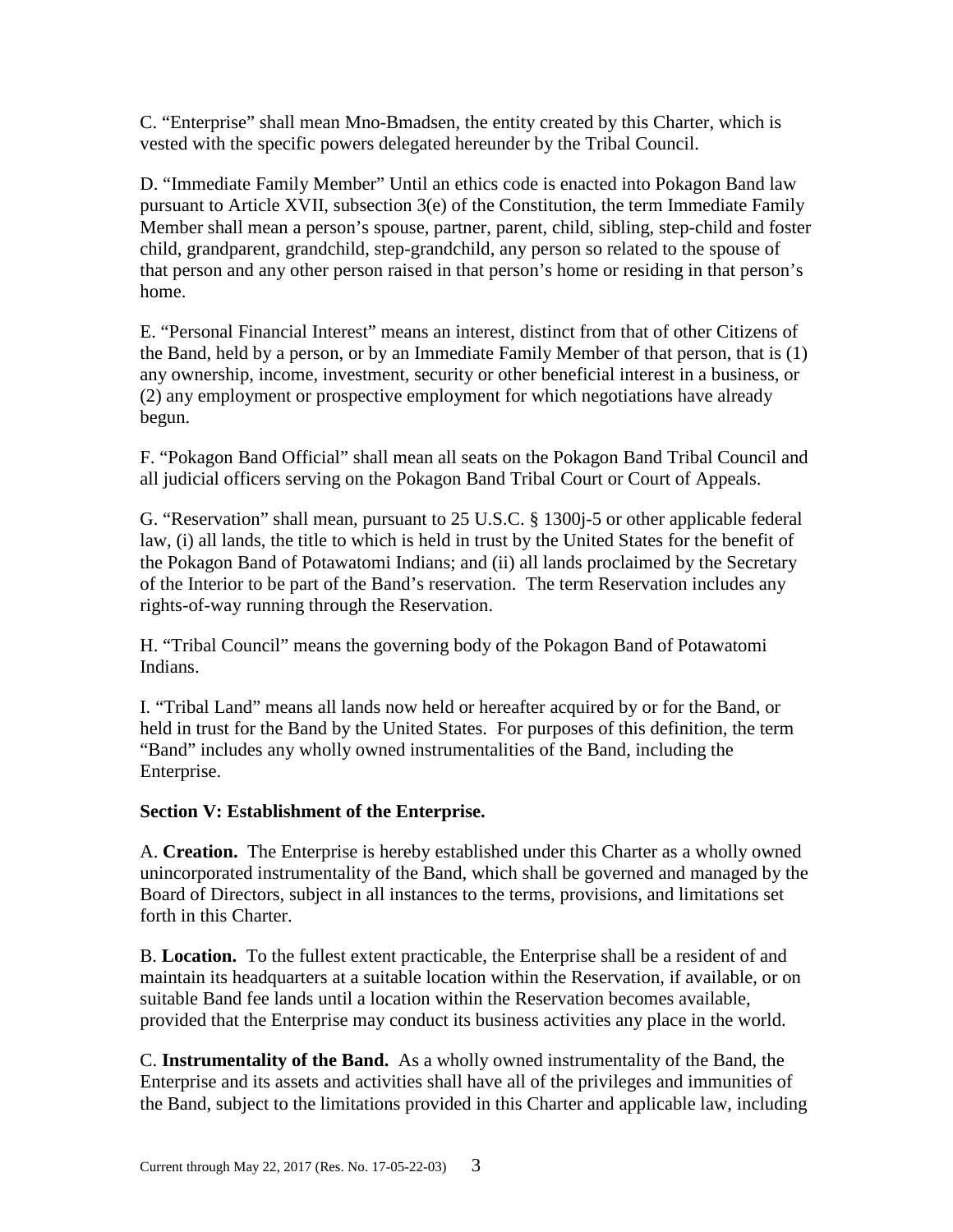immunity from taxation, regulation, and unconsented suit. The Enterprise shall conduct all commercial for-profit business for the Band, except Gaming Business as defined in the Pokagon Gaming Authority Ordinance, and as may be provided by other Band law. The Band shall at all times retain the sole proprietary interest in the Enterprise.

D. **Exercise of Authority.** Any exercise by the Enterprise of any powers or authority in accordance with this Charter shall constitute the exercise of a governmental function of the Band.

E. **Allocation of Authority.** All rights, powers, or privileges not expressly delegated herein to the Enterprise shall be reserved to and held by the Tribal Council.

**F. Additional Authority.** In accordance with Article IV, subsections 1.a and 3.b.i of the Constitution of the Pokagon Band of Potawatomi Indians, all real estate owned or leased by the Enterprise shall be designated commercial lands and the enactment of this Charter shall convey authority to the Enterprise to sell, lease, mortgage, or otherwise transfer or encumber any real estate owned by the Enterprise without prior approval of Tribal Council; provided that pursuant to Article IV, Subsection 3(c) of the Constitution, other than for a public utility service, no real estate that is owned by the Enterprise or any wholly-owned instrumentality of the Enterprise shall be encumbered in favor of any non-Citizen of the Band, or for any other purpose, for a period in excess of twenty-five (25) years without prior approval of a two-thirds (2/3) majority in a referendum in which at least one-sixth (1/6) of the Citizens eighteen (18) years of age and older cast their ballots.

# **Section VI: Enterprise Rights, Powers and Immunities.**

A. **Privileges and Immunities.** The Enterprise shall be entitled to all of the privileges and immunities of the Band, including the sovereign immunity of the Band, to the same extent as the Band itself, together with all other rights and privileges arising from tribal sovereignty.

- i. Except as provided in Section IX of this Charter, no waiver of sovereign immunity by the Band or any other person or entity shall be valid if it purports to permit or may be construed to permit any enforcement or recourse against the Enterprise, including its assets, revenues, and businesses, except that a waiver of sovereign immunity meeting each of the requirements set forth in Section IX of this Charter will permit recourse against explicitly identified assets, revenues, business or activity of the Enterprise.
- ii. Any liability or obligation of the Enterprise of any nature whatsoever, whether arising under contract, law, or otherwise, shall be enforceable only against the Enterprise (to the extent permitted by any valid waiver of sovereign immunity) but not any other assets or revenues of the Band, except as may be authorized by a duly adopted resolution of the Tribal Council.
- iii. The liabilities and obligations of the Band, as distinct from the liabilities and obligations of the Enterprise, shall not be enforceable against the Enterprise or its assets, revenues, business or activities.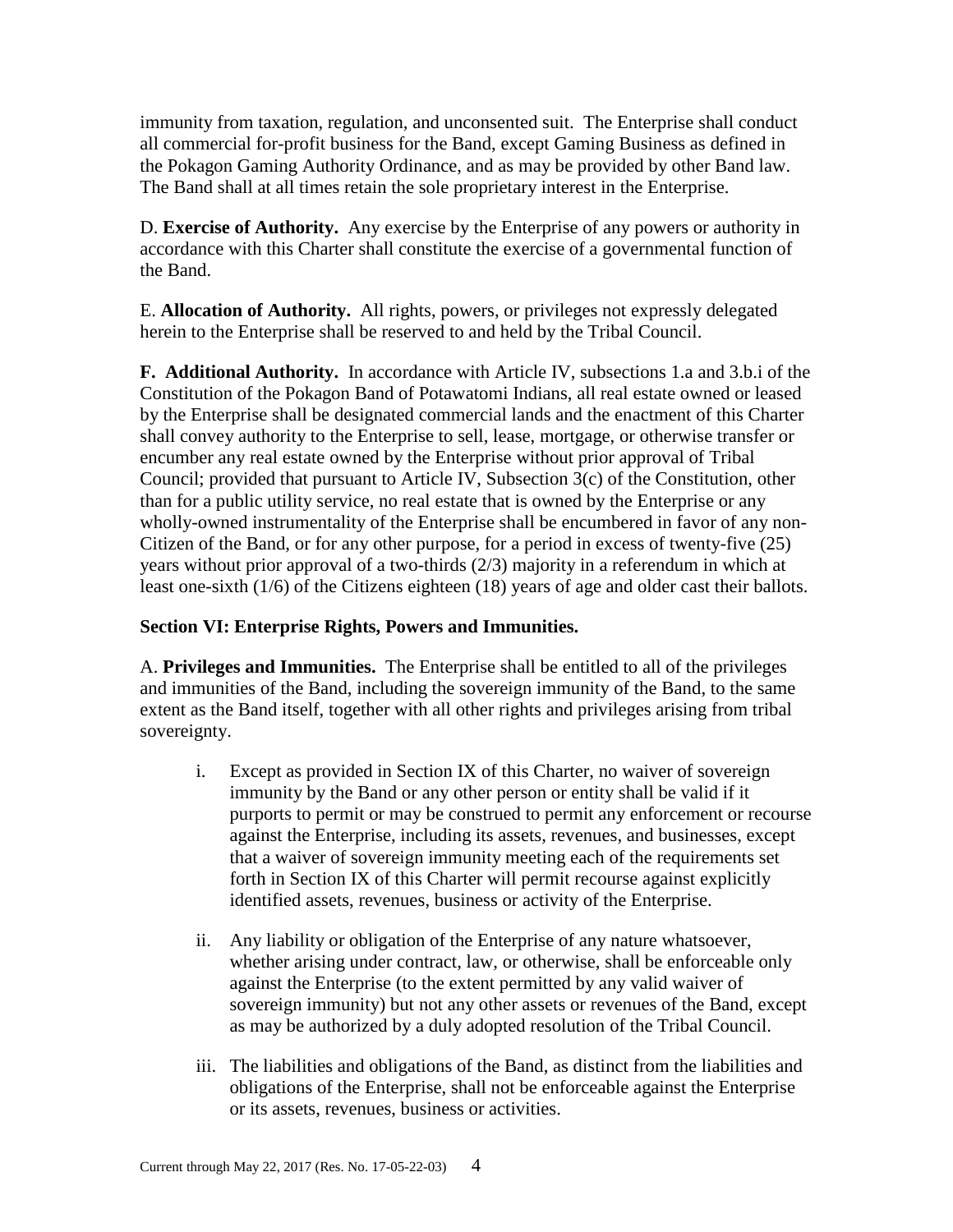iv. No assets, liabilities, rights, obligations, receipts or expenditures of the Enterprise shall be considered those of the Band, and no assets, liabilities, rights, obligations, receipts or expenditures of the Band shall be considered those of the Enterprise.

B. **Rights.** It is the intent of this Charter to authorize the Enterprise, subject to approval of the Tribal Council where required as set forth herein, to do any and all things necessary or desirable in connection with the financing, development, construction, ownership, lease, operation, management, maintenance and promotion of the Enterprise in the interest of furthering the purposes of this Charter.

C. **Powers and Authority.** The Enterprise shall have the power in its own name, to:

- i. receive, collect and own all revenues and pay all expenses and expenditures arising from or relating to its business activity;
- ii. purchase, take, receive, lease, obtain by gift or bequest, or otherwise acquire, own, hold, improve, or use real or personal property, or any interest therein, wherever situated;
- iii. sell, convey, mortgage, pledge, lease, exchange, transfer, and otherwise dispose of or encumber all or any part of the Enterprise property and assets;
- iv. purchase, take, receive, subscribe for, or otherwise acquire, own, hold, vote, use, employ, sell, mortgage, loan, pledge, or otherwise dispose of, and otherwise use and deal in and with, shares or other interests in, or obligations of, corporations, associations, partnerships or other entities, or individuals, or direct or indirect obligations of the United States or of any other government, tribe, state, territory, governmental district or municipality, or of any instrumentality thereof;
- v. make and enter into contracts and incur liabilities, indebtedness and other obligations, including the issuance of guarantees, and the borrowing of money at such rates of interest as the Enterprise may determine, and to issue its notes, bonds, debt securities and other obligations, and secure any of such obligations by mortgage or pledge of all or any of its property, franchises, revenues and income;
- vi. employ contractors, consultants, agents, managers, advisers and accountants;
- vii. lend money, invest and reinvest its funds, and take and hold real and personal property as security for the payment of funds so loaned or invested;
- viii. conduct its affairs, carry on its operations, hold property, and have offices and exercise the powers granted by this Charter;
- ix. develop, design, construct, equip and finance, refinance, improve or expand facilities for the conduct of its business;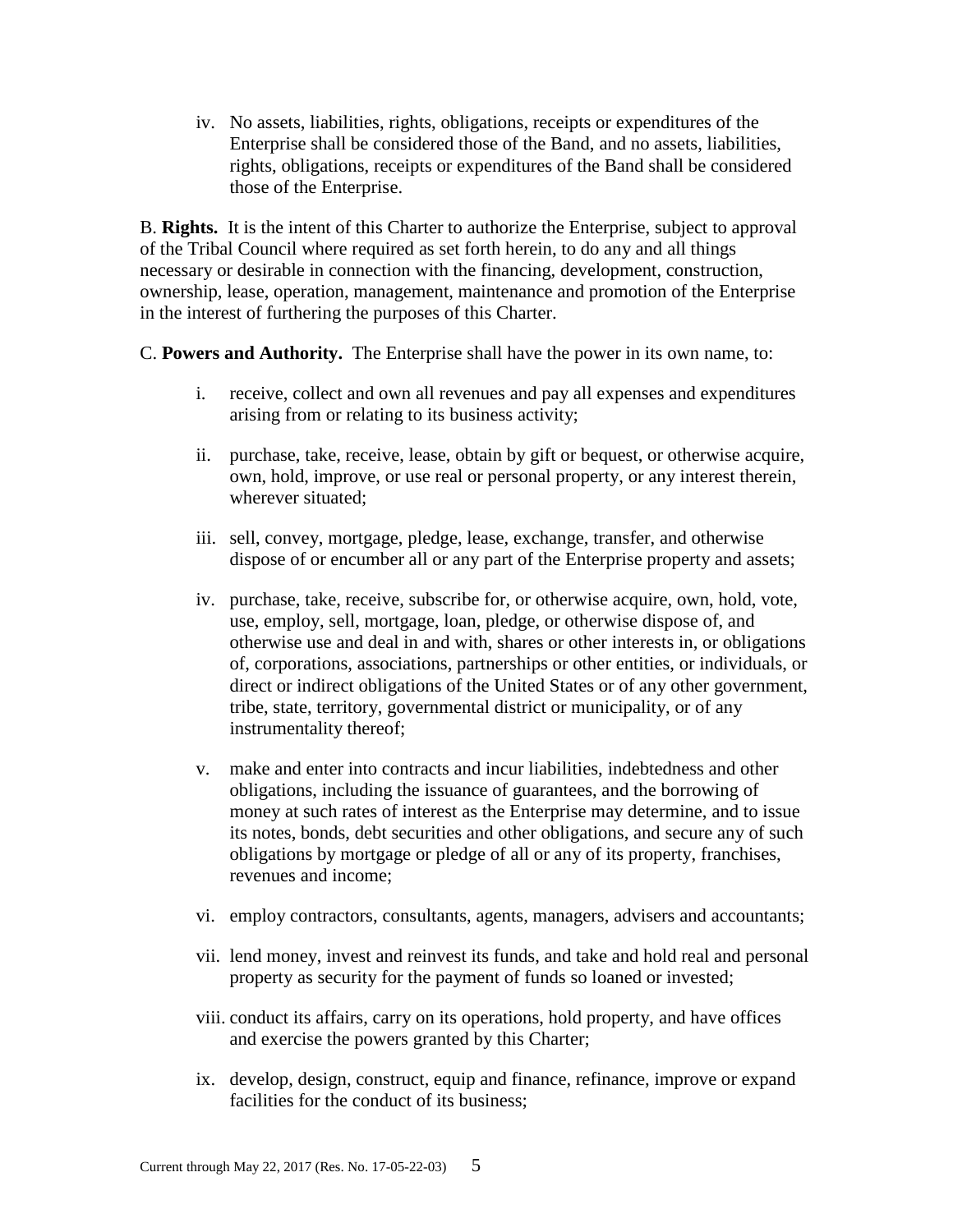- x. hire, supervise and terminate employees, consultants and agents of the Enterprise, and define their duties and fix their compensation, provided that all Enterprise employees shall be governed by the personnel policies of the Band unless and until the Board of Directors approves an Enterprise personnel policy;
- xi. establish and maintain policies and procedures for the day-to-day operation of the Enterprise;
- xii. make and amend By-Laws, not inconsistent with this Charter or the laws of the Band and the United States, for the administration and regulation of the affairs of the Enterprise;
- xiii. form under tribal or state law, and own in whole or in part, subsidiaries and other entities including, but not limited to: corporations, partnerships, limited liability partnerships, and limited liability companies which shall enjoy the same privileges and immunities as the Enterprise, except as provided otherwise by law or under the governing documents of the subsidiary or entity;
- xiv. open and maintain such deposit and securities accounts with banks, securities intermediaries and other financial institutions, whether located within or without of the State of Michigan, and to deposit therein any or all revenues of the Enterprise, which accounts shall be separate from other accounts of the Band, and no assets in the accounts of the Enterprise shall be commingled with the other assets of the Band; and
- xv. to the extent not inconsistent with anything herein, to have and exercise all powers necessary to further any or all of the purposes for which the Enterprise is organized.

D. **Limitation on Powers and Authority.** The Enterprise shall have no authority to exercise any regulatory or legislative power, nor shall it engage in community development or deliver services to Citizens. The preceding notwithstanding, the fulfillment of the Enterprise's purpose identified in Section III, Part E and F, shall not be deemed to violate this Section VI(D).

### **Section VII: Enterprise Assets.**

The Enterprise's assets shall consist of the earnings and proceeds of the Enterprise and whatever other assets it develops, generates or acquires by other means as provided in this Charter or by formal transfer, sale, lease, or other conveyance from the Band by the Tribal Council. Notwithstanding the foregoing, upon transfer of funds or property from the accounts of the Enterprise to the Band's general funds or other accounts of the Band in compliance with all contractual restrictions applicable to the Enterprise or its subsidiaries, such funds shall cease to be assets of the Enterprise without the requirement of further act or deed by the Enterprise.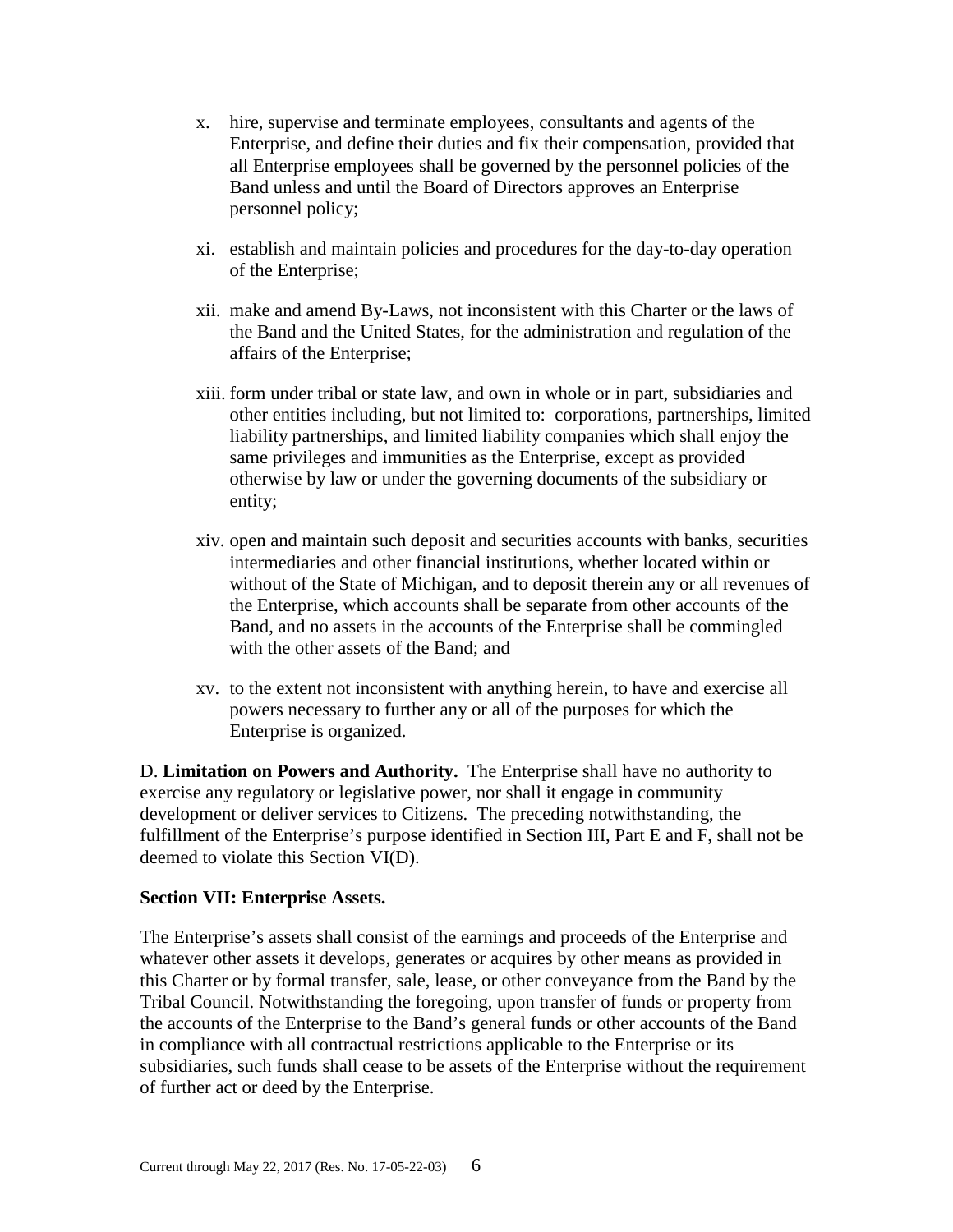### **Section VIII: Board of Directors**

A. **Establishment.** There is hereby established a Board of Directors, whose purpose is to manage and carry out the business and activities of the Enterprise. The Board of Directors is hereby vested with all powers necessary to carry out the purposes of the Enterprise and shall control and manage the business and activities of the Enterprise.

B. **Number.** The Board of Directors shall consist of seven (7) members (each, a "Director") appointed by the Tribal Council. Once the initial Board of Directors is appointed, vacancies on the Board shall be filled by nomination of the Board of Directors and appointment by the Tribal Council. The Directors shall select from amongst themselves the Chairperson, Vice-Chair, Secretary, and Treasurer.

C. **Qualifications**. Directors may be non-Citizens of the Pokagon Band, provided, however, that no more than two Directors may be non-Citizens. No person may simultaneously be a Director and a Pokagon Band Official. All Directors must:

- i. Be at least twenty-one (21) years of age; and
- ii. Have a high school diploma, high school equivalency diploma, or general education development certificate; and
- iii. Have either: (1) a minimum of ten (10) years experience in private sector management, business administration, accounting, or law, or(2) (a) a minimum of five (5) years experience in private sector management, business administration, accounting, or law, and (b) a bachelor's degree; and
- iv. Have the ability to exercise sound judgment in matters related to the objectives of the Enterprise; and
- v. Have knowledge or a willingness to acquire knowledge of Pokagon history and culture; and
- vi. Not have been convicted within the last ten (10) years of a crime subject to imprisonment for a term of one (1) year or longer, excepting those crimes determined by the Tribal Council to relate to the furtherance of the Band's tribal sovereignty rights; and
- vii. Have demonstrated personal and professional integrity, honesty and adherence to high ethical standards; and
- viii. Have a commitment to understand the Enterprise and all of its business activities and to participate fully in meetings of the Board.

D. **Term.** Each Director shall serve a term of three (3) years, provided that the initial Directors, in order to stagger terms, shall be randomly assigned one, two, and three year terms in approximately equal proportion and such terms shall remain staggered for the remainder of the Board's existence. Directors may be re-nominated and re-appointed to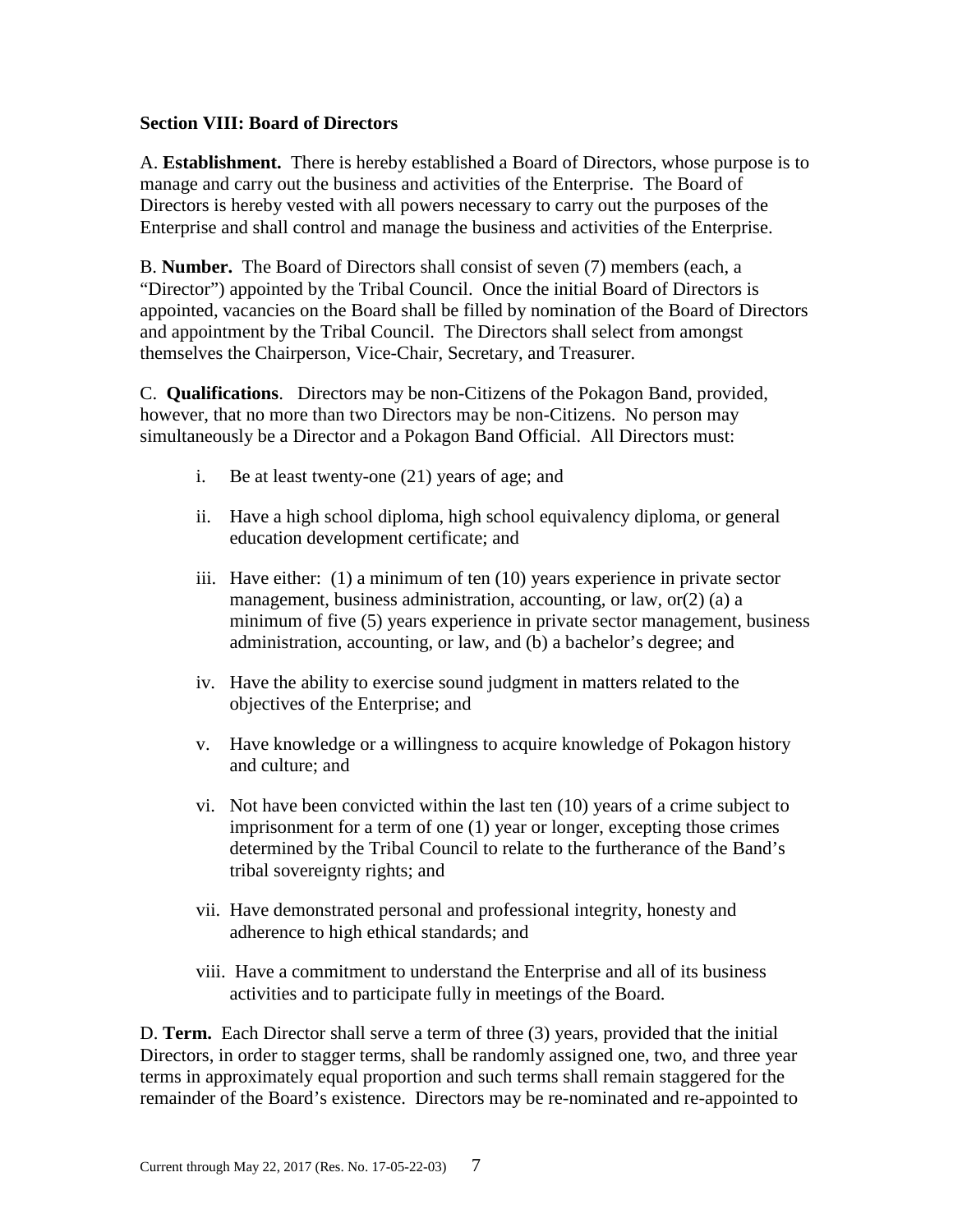successive terms without limitation. The Chairperson shall be a voting member of the Board.

E. **Vacancy.** In the event of a vacancy before the expiration of a term, the Board shall promptly nominate and the Tribal Council shall appoint a new Director for the remainder of the unexpired term.

F. **Successor.** Unless and until he or she resigns from office or is removed from office by action of the Tribal Council in accord with the requirements of Section VIII.O., each Director shall hold office until his or her successor is appointed by the Tribal Council and has been sworn in by the Chairperson or other available member of the Pokagon Band Election Board. A certificate of the Secretary of the Tribal Council as to the appointment of any Director shall be conclusive evidence of his or her due and proper appointment as a Director.

G. **Stipend and Reimbursement.** Directors shall not be compensated for service on the Board other than for such stipend and expenses unless pursuant to a plan of compensation approved by the Tribal Council. Directors shall be entitled to a stipend at a rate established by resolution of the Tribal Council and reimbursement for actual and reasonable expenses incurred in the discharge of their duties, provided that such reimbursement shall be in accordance with the Band's Travel Allowance Policy. If such stipend rate established by resolution of the Tribal Council provides for payment based upon Board meeting attendance, no Director shall receive compensation for a meeting, unless he or she attended, whether physically or via telephone, video conference, or other electronic means, at least one-half (1/2) of the meeting, as determined by the Chairperson of the Board of Directors, based upon the length of the meeting.

H. **Oversight.** The Board shall oversee the performance of individual executive officers and managers of the Enterprise.

I. **Board Members Not Liable**. No member of the Board shall be personally liable to any creditor of the Enterprise by reason of his or her status as a member of the Board or by reason of acts done or not done in the course of his or her official duties.

J. **By-Laws.** The Board shall adopt By-Laws to govern itself, which shall be consistent with this Charter and applicable Band law. Such By-Laws shall include, at a minimum: a fiscal year, standards of Director performance, meeting frequency and location, a process for annual review and reporting by the Board.

K. **Quorum.** A quorum of the Board shall consist of four Directors. A quorum of the Board is required to act for the Enterprise through resolutions, motions, or other mechanisms authorized under the By-Laws ("Official Action").

L. **Meetings.** Regular meetings of the Board of Directors shall be held no less frequently than once every two months. Special meetings of the Board of Directors may be held by decision of the Chairperson or at the request of any two members of the Board, pursuant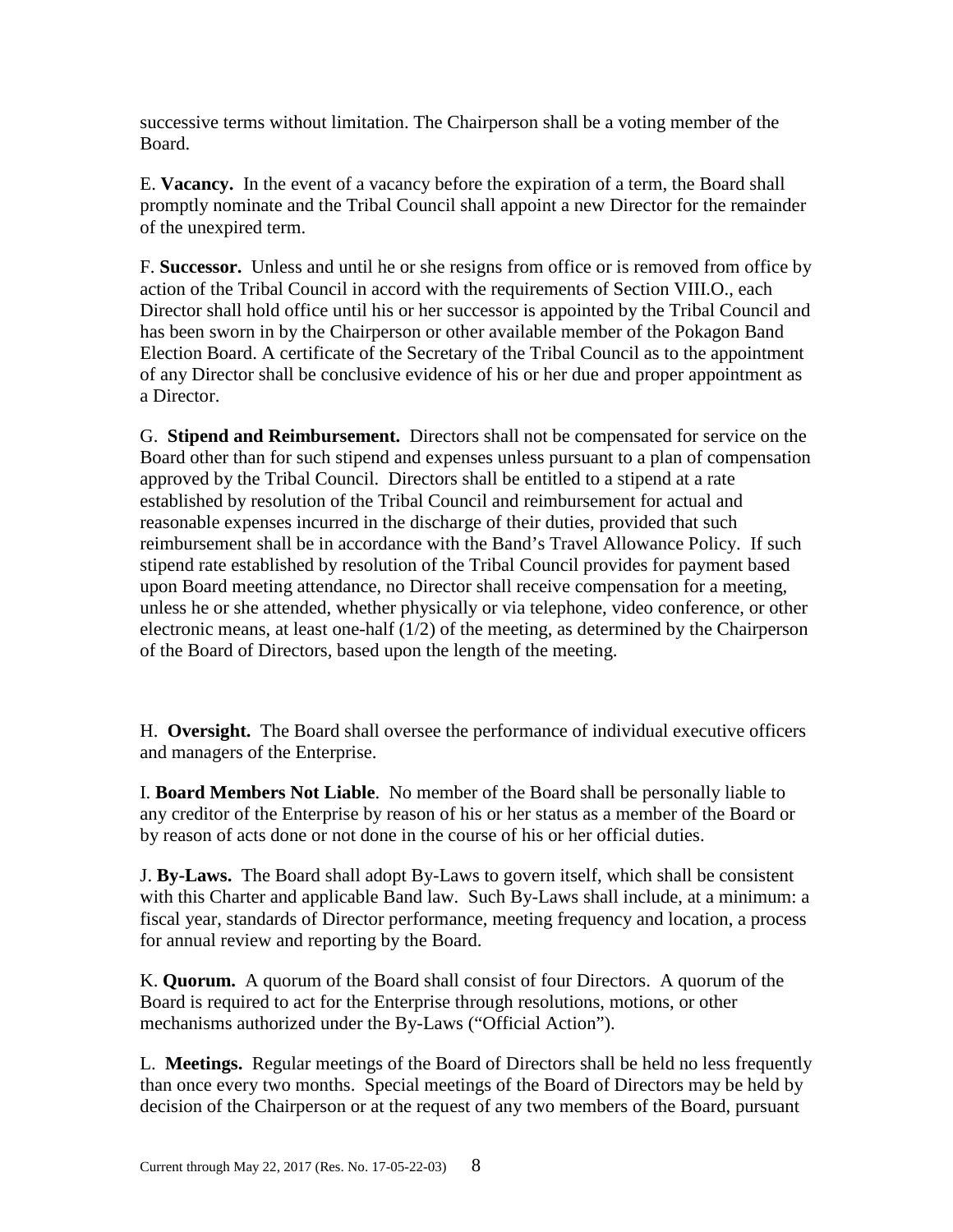to the By-Laws. Meetings of the Board of Directors may be held at any location within or outside of the Reservation as directed by a majority of the Board. Members of the Board may participate in meetings by teleconference, videoconference, or other form of communication that allow participants to speak and hear each other.

M. **No Self-Dealing.** No Director or manager shall participate in any action of the Board that involves the Personal Financial Interest of such person. Each Director or manager shall promptly disclose in writing to the Secretary of the Board of Directors any Personal Financial Interest that such Director knows or has reason to know may involve a matter to come before the Board of Directors or may relate to business or activity of the Enterprise. Such disclosure shall be entered upon the minutes of the Enterprise, and that person shall not participate in any action by the Board relating to such matter or be involved in any manner with such business or activity.

N. **Records**. The Board shall keep complete and accurate records of all meetings and actions taken and the same shall be available for inspection at the Enterprise office during regular office hours, by members of the Tribal Council or its duly authorized designees.

O. **Removal.** The Board of Directors may, by majority vote, request that the Tribal Council initiate a procedure for the removal of a Board member and the Tribal Council may, on its own initiative, initiate a removal procedure for any member of the Board of Directors by an affirmative vote of at least eight (8) members of the Tribal Council for any of the following reasons:

- i. Failure to physically attend, during the course of a fiscal year, three-quarters or more of the meetings of the Board of Directors;
- ii. Nonfeasance, including the unexcused absence from at least three meetings in any six-month period or the persistent failure to perform other duties of office;
- iii. Misfeasance, including any substantial or repeated failure to exercise authority or discharge responsibilities in conformity with this Charter or the By-Laws;
- iv. Malfeasance, including (i) a substantial or repeated violation of applicable ethics standards under the Pokagon Band ethics code, (ii) a willful violation of this Charter, the By-Laws, or other applicable Pokagon Band law that assigns duties or responsibilities specifically to the Board of Directors; or (iii) misconduct in office that threatens the integrity or public image of the Enterprise; or
- v. Physical or mental disability that prevents the performance of duties.

If Tribal Council obtains reliable information sufficient to conclude that there may be grounds for removing a Director, it shall notify the Director at least thirty (30) calendar days in advance of all charges against the Director and the time and place for hearing before the Tribal Council. Upon the affirmative vote of a call for removal under this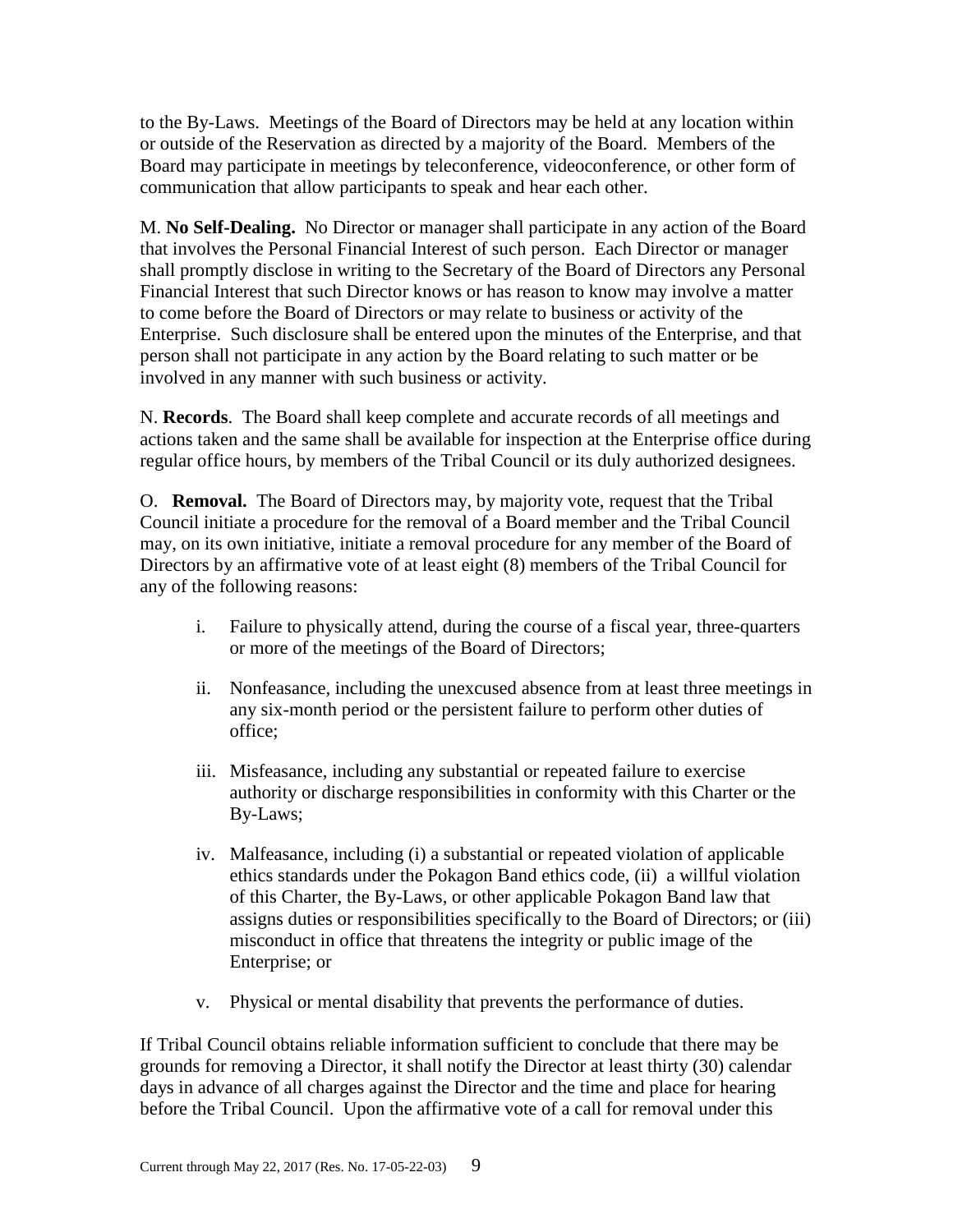subsection, Tribal Council may, at its discretion, suspend a Director until the final disposition of the call for removal. The Director subject to removal may defend himself or herself at the hearing and shall not be entitled to the assistance of counsel. The hearing shall be presided over by the Tribal Council Chairperson and shall be recorded by a certified court reporter. A Director may only be removed after a hearing upon a majority vote in which at least eight (8) Tribal Council members vote that finds the stated grounds for removal exist. Removal decisions shall be in writing and shall set forth finding of facts and conclusions of law.

#### **Section IX: Ability to Sue and Be Sued.**

A. **Authority to Waive Sovereign Immunity of Enterprise.** By adopting this Charter, the Tribal Council authorizes the Enterprise, subject to the limitations stated herein, to sue and to be sued in the Enterprise's name, including to submit to arbitration or other alternative dispute resolution any controversy arising under any contract, claim, obligation, or any other matter arising from or related to the Enterprise's activities under this Charter, and hereby authorizes the Enterprise to waive by action of the Board of Directors (1) its immunity from unconsented suit or other legal process and (2) its rights to resolve disputes (i) in Tribal Court or other forum of the Band, or (ii) in any other court of competent jurisdiction, and, in connection therewith, to waive any right of exhaustion of tribal remedies. Every contract, note, bond, or other obligation or instrument approved by the Enterprise that waives its sovereign immunity also shall include an express limitation of recourse under such contract to the assets of the Enterprise and shall expressly exclude recourse to any assets and revenues of the Band (a contract, note, bond, or other obligation that is duly approved and contains such express limitation on recourse in accordance with this Charter is referred to herein as an "Approved Instrument"); and for that purpose, with respect to any such Approved Instrument, the Band hereby irrevocably waives any and all defenses otherwise available to the Enterprise based upon its sovereign immunity from suit with respect to any action against the Enterprise in any forum seeking to enforce the obligations of the Enterprise under such Approved Instrument, and to the extent such Approved Instrument so provides, to waive any right of exhaustion of tribal remedies. With respect to suits, actions or other proceedings within the scope of such limited waiver of immunity under an Approved Instrument, shall accept service of process on the Enterprise by delivery to the Chairperson or Secretary of the Enterprise; provided, however, that the power to sue and be sued shall extend only to actions on Approved Instruments as set forth in this paragraph and shall not constitute a waiver of the sovereign immunity of the Band or the Enterprise for any other purpose or action whatsoever. This Section does not constitute and shall not be construed as a delegation to the Enterprise of any power to waive the immunity of the Band itself. The grant of power herein to sue and to be sued shall not in and of itself constitute a waiver of immunity of the Enterprise. No waiver of immunity by the Enterprise shall be valid and enforceable unless: (i) it is duly approved by the Board of Directors by the affirmative vote of at least five (5) Directors; (ii) in writing; (iii) expressly states that such waiver shall permit recourse and enforcement only against the explicitly designated assets, revenues, and business activity of the Enterprise and such Band's assets and property as may be expressly authorized in accordance with the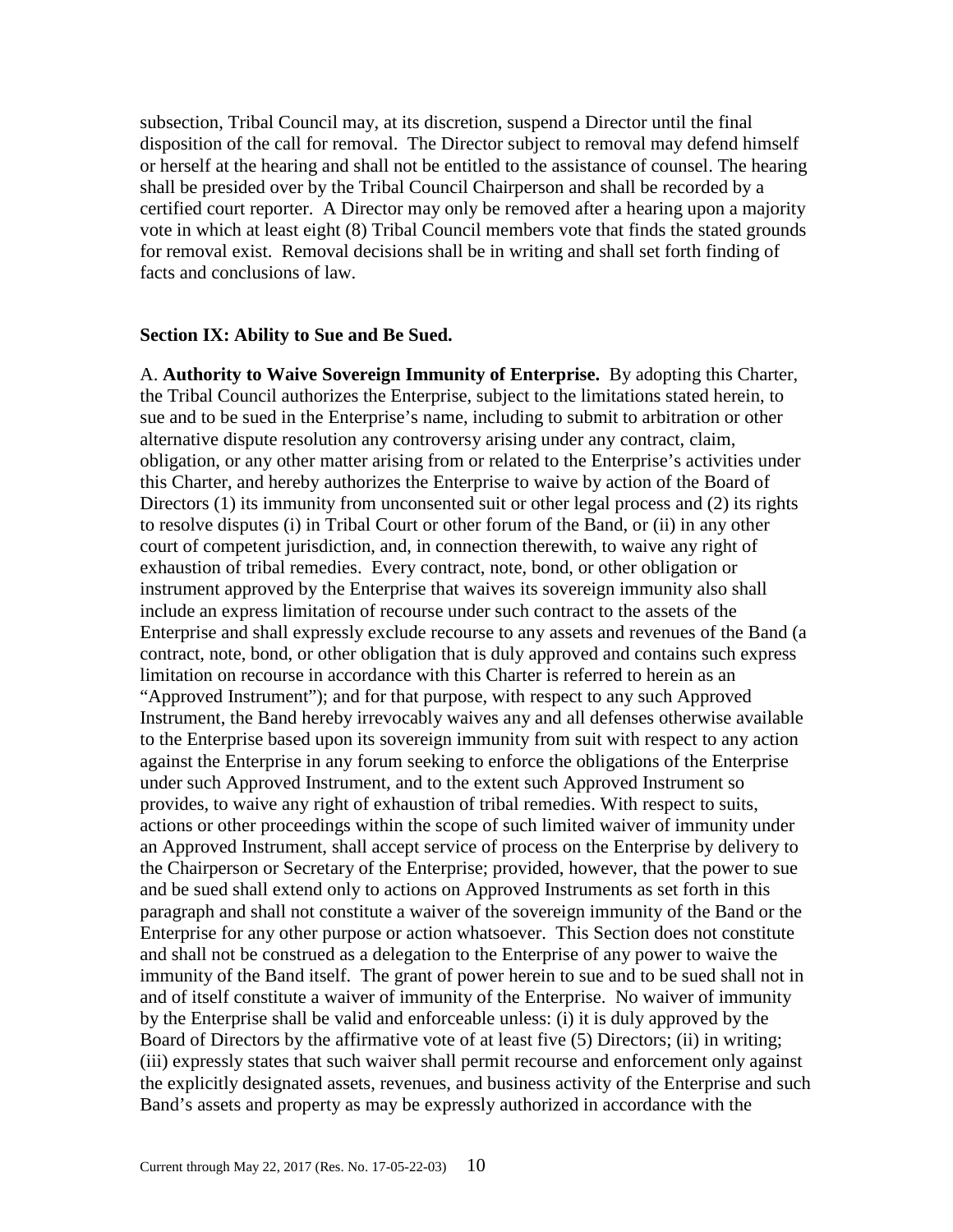requirements of subsection VI.A.2; and (iv) be limited in scope to the express matters to which it is given and to the remedies and other conditions set forth therein.

B. **Authority to Consent to Jurisdiction.** Consistent with the foregoing, the Enterprise, by Official Action, shall have the authority to consent, with respect to any suit against the Enterprise, (i) to the exercise of jurisdiction by the courts of any state, any the federal courts sitting in any state, the courts of the Band or any other Indian tribe, or the courts of any United States territory or foreign jurisdiction, and (ii) to arbitration or alternative dispute resolution.

# **Section X: Reports of the Enterprise.**

A. **Monthly Reports.** The Board shall submit to the Tribal Council each month a report showing, with respect to the prior month:

- i. a summary of the Enterprise's activities;
- ii. the financial condition of the Enterprise;
- iii. any significant problems, accomplishments, and events, especially related to progress on the annual plan;
- iv. plans and financial projections for the next month; and
- v. such other information as the Board of Directors or the Tribal Council deems pertinent.

B. **Annual Report.** The Board of Directors shall submit to the Tribal Council, not less than ninety (90) days after the close of each fiscal year, an audited annual report showing, with respect to the prior year:

- i. a summary of the Enterprise's activities;
- ii. the complete financial condition of the Enterprise, which shall include a balance sheet and an audited financial statement and a detailed report outlining the operations of the Enterprise and all subsidiaries;
- iii. any significant problems, accomplishments, and events,
- iv. progress on the annual plan for the prior year and information concerning the annual plan for the current year;
- v. information concerning the long-term investment plan;
- vi. financial projections for the next year; and
- vii. such other information as the Board of Directors or the Tribal Council deems pertinent.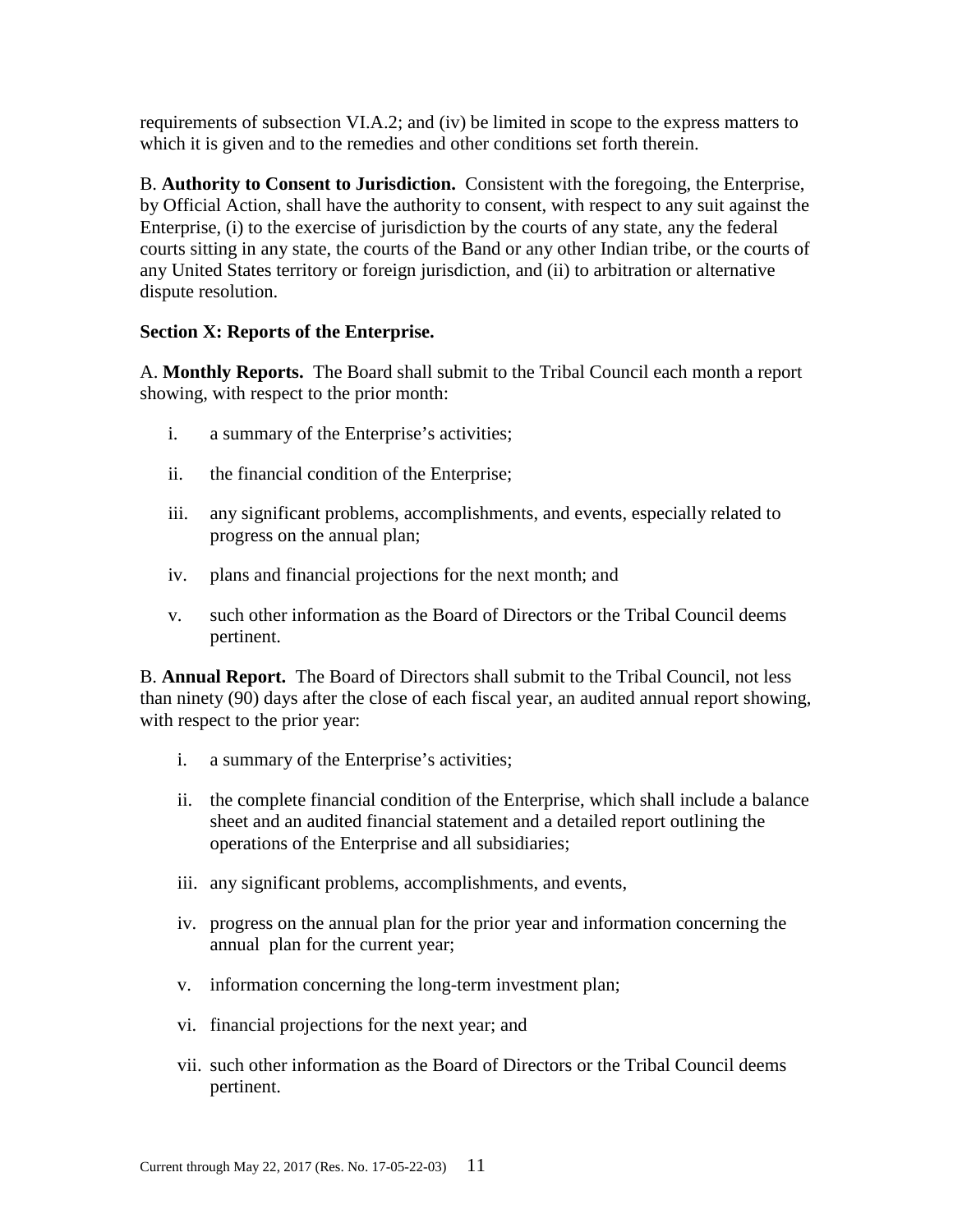C. **Financial Reporting.** The Enterprise shall maintain such books and records with respect to its operations and assets as are customary or required by any applicable law. The Enterprise shall cause the preparation of financial statements based its annual audit in accordance with generally accepted accounting principles. The Board of Directors shall prepare such other reports at such times and relating to such matters with respect to the Enterprise as the Tribal Council may from time to time request.

D. **Annual Plan.** The Board of Directors shall prepare an annual plan of operation for the Enterprise and any subsidiaries, which shall include, but not necessarily be limited to projected operating budget(s), projected capital budget(s), production/sales targets, projected staffing requirements, expense/revenue projections, acquisitions, and Enterprise strategies.

E. **Long-Term Investment Plan.** The Board of Directors shall prepare a Long Term Investment Plan of operation for the Enterprise, which shall include, but not necessarily be limited to the long term investment goals of the Enterprise, and the identification of businesses or activities that are in conformity with the goals and purposes of this Charter. The Long Term Investment Plan shall be updated every five years, or sooner, if the Board, in its sole discretion, determines it necessary.

# **Section XI: Finances and Accounting.**

A. **Fiscal Year.** The fiscal year of the Enterprise shall be, as set forth in the By-Laws.

B. **Accounting System.** The Board of Directors shall use an accounting system (i) in conformity with generally accepted accounting principles applicable to the Enterprise, (ii) consistent with any covenants related to the Enterprise, and (iii) necessary and advisable, in the reasonable discretion of the Board of Directors, in order to manage the assets of the Enterprise. Such accounting system shall ensure the availability of information as may be necessary to comply with federal, state and tribal regulatory requirements.

C. **Year-End Audit.** The Board of Directors shall cause an annual Independent audit to be performed on the accounts and records of the Enterprise at the close of each fiscal year and as otherwise required by law.

D. **Inspection of Books and Records.** The books, records and property of the Enterprise shall be available for inspection at the Enterprise offices during business hours by authorized representatives of the Band.

E. **Dividends.** The Board of Directors shall have the power to set and issue regular dividends solely to the Band and no other person or entity, which shall be based on a sustainable percent of net assets and profits of the Enterprise, provided however that no dividends will be issued if, after giving effect thereto, either:

(i) the Enterprise would not have adequate capital reserves to achieve the goals and objectives of the Enterprise set forth in its Annual Plan and Long Term Investment Plan and to pay its debts as they become due in the usual course of business; or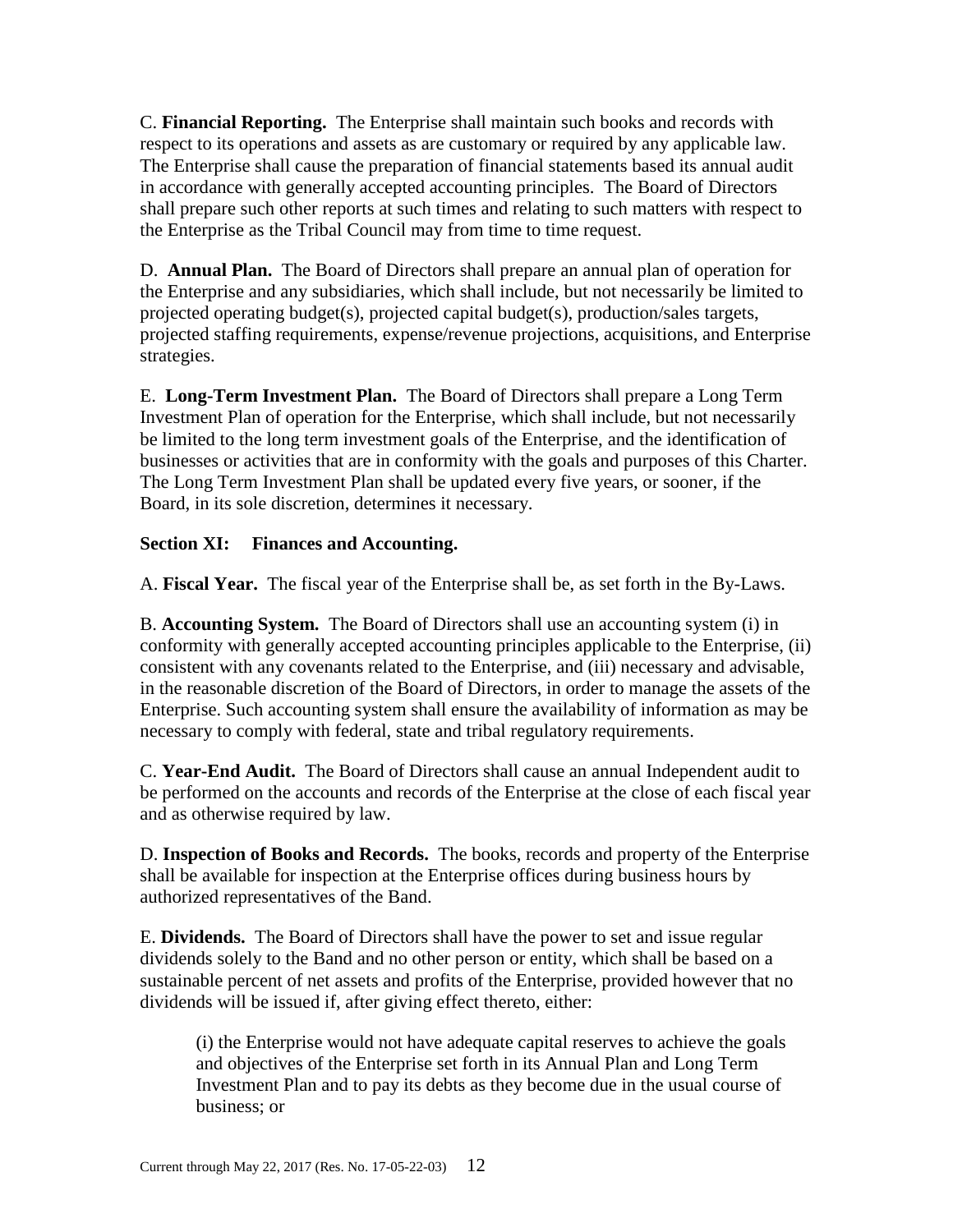(ii) the Enterprise's total assets would be less than its total liabilities.

The Board of Directors shall adopt a dividend policy consistent with the above.

F. **Initial Funding**. To the extent funding is available, the Tribal Council shall endeavor to provide planned or otherwise predictable funding to the Enterprise of an adequate amount, in the sole determination of the Tribal Council, so that the Board of Directors can develop and implement multi-year plans that advance the Enterprise's goals and purposes as set forth in this Charter, the Enterprise's Annual Plan, and the Enterprise's Long Term Investment Plan. The preceding notwithstanding, the first year of funding for the Enterprise shall be provided by Tribal Council no later than January 31, 2008.

# **Section XII: Indemnification of Board Members and Employees of the Enterprise.**

The Enterprise shall indemnify any present or past employee of the Enterprise or member of the Board of Directors against reasonable expenses actually and necessarily incurred by that person in connection with the defense of any action, suit or proceeding in which that person is made a party by reason of being or having been such employee or Board member, except in relation to matters as to which that person shall be adjudged in such action, suit or proceeding to be liable for gross negligence or intentional misconduct in the performance of duty; or except in relation to matters in which such employee was acting beyond the scope of their employment. The Enterprise shall also reimburse any employee or Board member the reasonable costs of settlements of any such action, suit or proceeding if it shall be found by a majority of the Board of Directors (other than the member(s), if any, of the Board of Directors involved in the matter in controversy), that it is in the best interest of the Enterprise and the Band that such settlement be made and that such employee or Board member was not guilty of gross negligence or intentional misconduct, or acting beyond the scope of their employment. Such rights of indemnification and reimbursement shall be in addition to any other rights that such employee or Board member may be entitled to receive under the Enterprise's By-Laws or otherwise.

# **Section XIII: Executive Committee.**

- A. **Composition**. The Mno-Bmadsen Executive Committee ("Executive Committee") shall consist of the Chairperson, Vice-Chairperson, Secretary, and Treasurer of the Board of Directors.
- B. **Authority to Act**. The Executive Committee may act on matters that require the attention of the Board of Directors prior to the next scheduled meeting of the Board of Directors.
- C. **Quorum**. A quorum of the Executive Committee shall be three of its members.
- D. **Authorization to Call**. A meeting of the Executive Committee may be called by the Chairperson, the Vice-Chairperson, or by the Executive Committee itself.